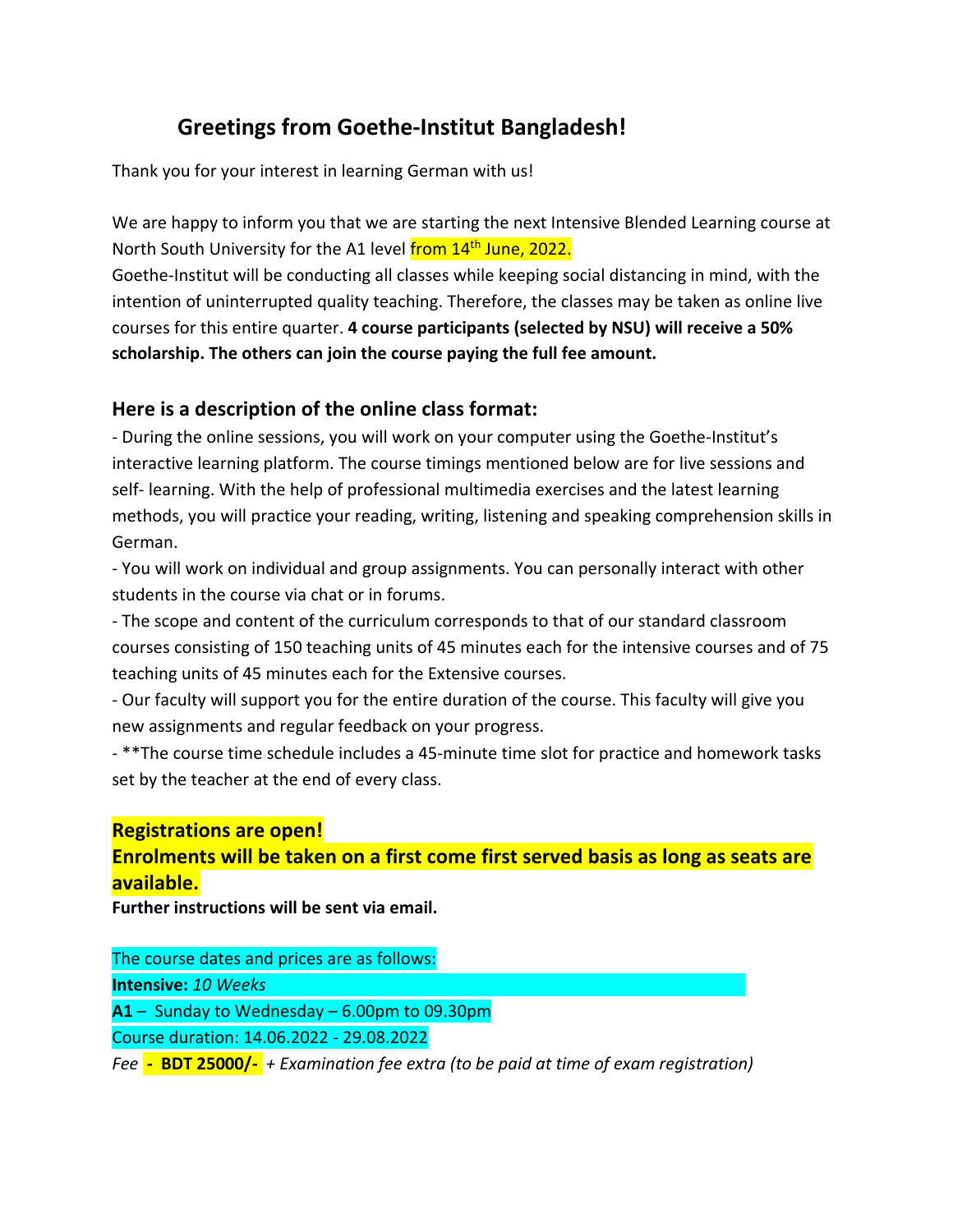### **Registration process:**

## **For NSU Students:**

 **Please send an email to** [joynal.abedin@northsouth.edu](mailto:joynal.abedin@northsouth.edu) **with your CV, NSU ID card and state your interest in the course.** They will select candidates for the scholarship and inform the candidates.

### **Details of the contact person:**

#### **Mr. Joynal Abedin**

The Department of English & Modern Languages

 $\Box$  Afterwards, please send an email to Goethe-Institut within the application deadline with the completely filled in forms and other required documents.

**For information on required documents or email details, please refer to the process mentioned below for external candidates.**

Based on the date and time on which you send us a registration mail, you will receive a confirmation mail and will have to accordingly make the payment as per the dates mentioned in the mail. Please note that **registration is on first‐come, first‐served basis**.

### **For External Candidates:**

**Please send an email to [german-dhaka@goethe.de with your request for course](mailto:german-dhaka@goethe.de)**

#### **registration by following the process mentioned below.**

Based on the date and time on which you send us a registration mail, you will receive a confirmation mail and will have to accordingly make the payment as per the dates mentioned in the mail. Please note that **registration is on first‐come, first‐served basis**.

### **E-mail Process:**

The details on the contents of the registration mail are as below: # **The subject line should contain only the following ‐**

- $\Box$  Course level A1
- $\Box$  Format of the course Intensive
- $\Box$  Timings of the course Start time of the course as mentioned above.

*Example: A1 Intensive 6:00pm.*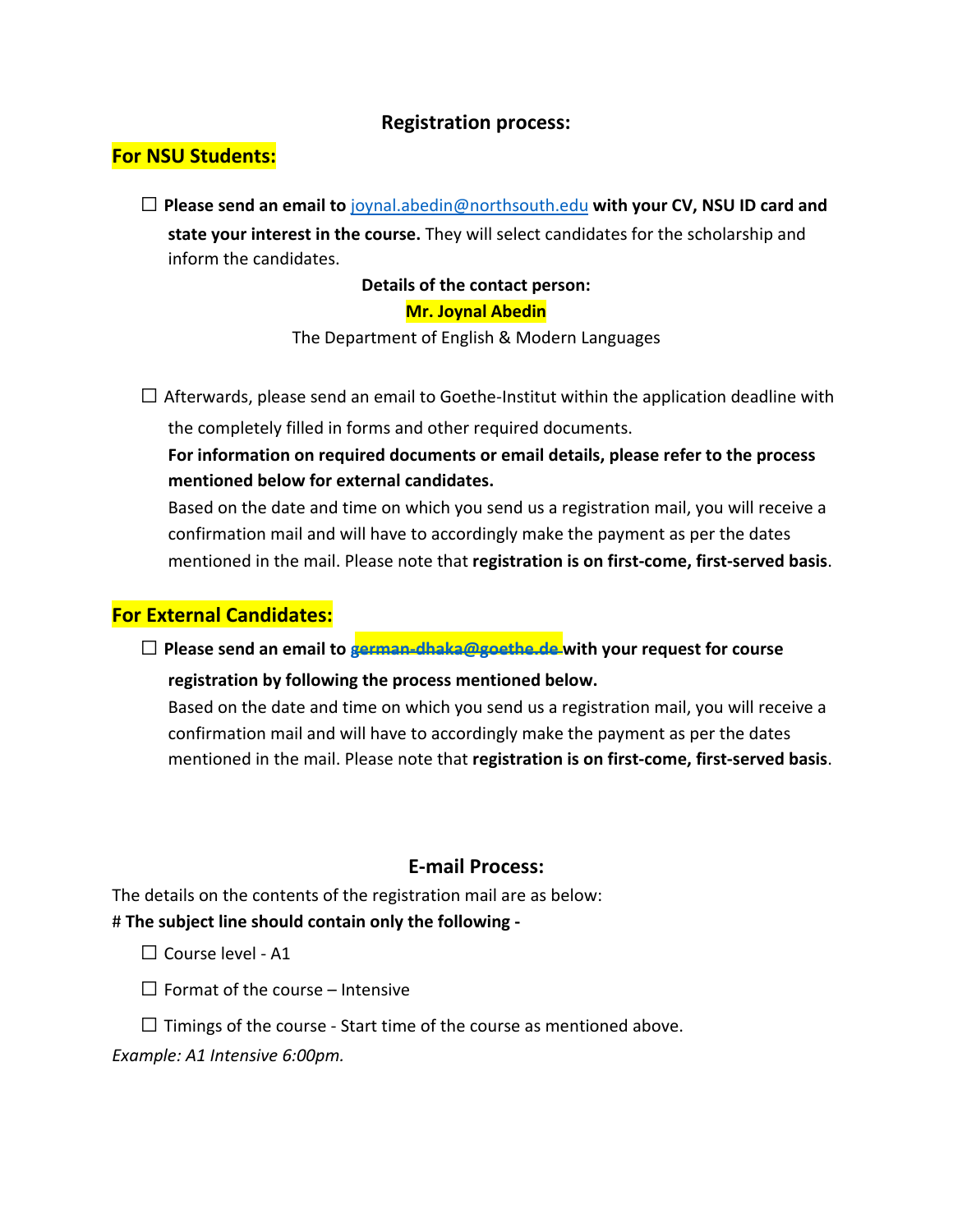#### **The attachment must include:**

**Completely filled in form (Provided under the Enrolment information here:**

**[https://www.goethe.de/ins/bd/en/spr/kur/gia/kue.html\)](https://www.goethe.de/ins/bd/en/spr/kur/gia/kue.html)**

**Suggestion:** Download the form before filling it in. It can be filled in electronically. Please note that the "Registration/Participant Number" is not relevant for candidates who have not taken a course or exam at Goethe-Institut Bangladesh. So, if you are totally new to Goethe-Institut, please keep this field empty.

- **A passport size photo of the candidate**
- **Scanned copy/ Clear Photo of their valid passport data page or smart card or (NID + Birth**

#### **Certificate)**

 **Scanned copy/ Clear Photo of candidate's NSU ID card (only applicable for NSU students)**

#### **Please note the following conditions:**

- $\square$  Emails will be processed on a first-come, first-served basis. Emails not conforming to the above requirements will not be processed.
- $\Box$  There are limited seats on offer.
- $\Box$  A confirmation mail and further procedure for the payment of fees will be sent after the application deadline ends.
- $\Box$  Sending an email request does not guarantee a seat.
- $\Box$  Only emails received on the registration date and within the mentioned time will be processed.
- $\Box$  One email is required per person. Multiple persons cannot register with one email.
- $\Box$  Multiple mail requests from the same person will not be considered.
- $□$  Do not send general queries to course-german-dhaka@goethe.de. This is only for course registrations.
- $\Box$  General and further queries should be sent to [language2-dhaka@goethe.de](mailto:language2-dhaka@goethe.de)
- $\Box$  The registration is for candidates currently residing in Bangladesh only
- $\Box$  The course fee mentioned above is **payable by Bank payment**, the details of which will be shared in the confirmation mail once your application is accepted.
- $\Box$  Examination fee is extra, and is payable at the time of exam registration.

Kindly email us on [language2-dhaka@goethe.de](mailto:language2-dhaka@goethe.de) for any general queries. **Kindly do not send the registration email to this email address.**